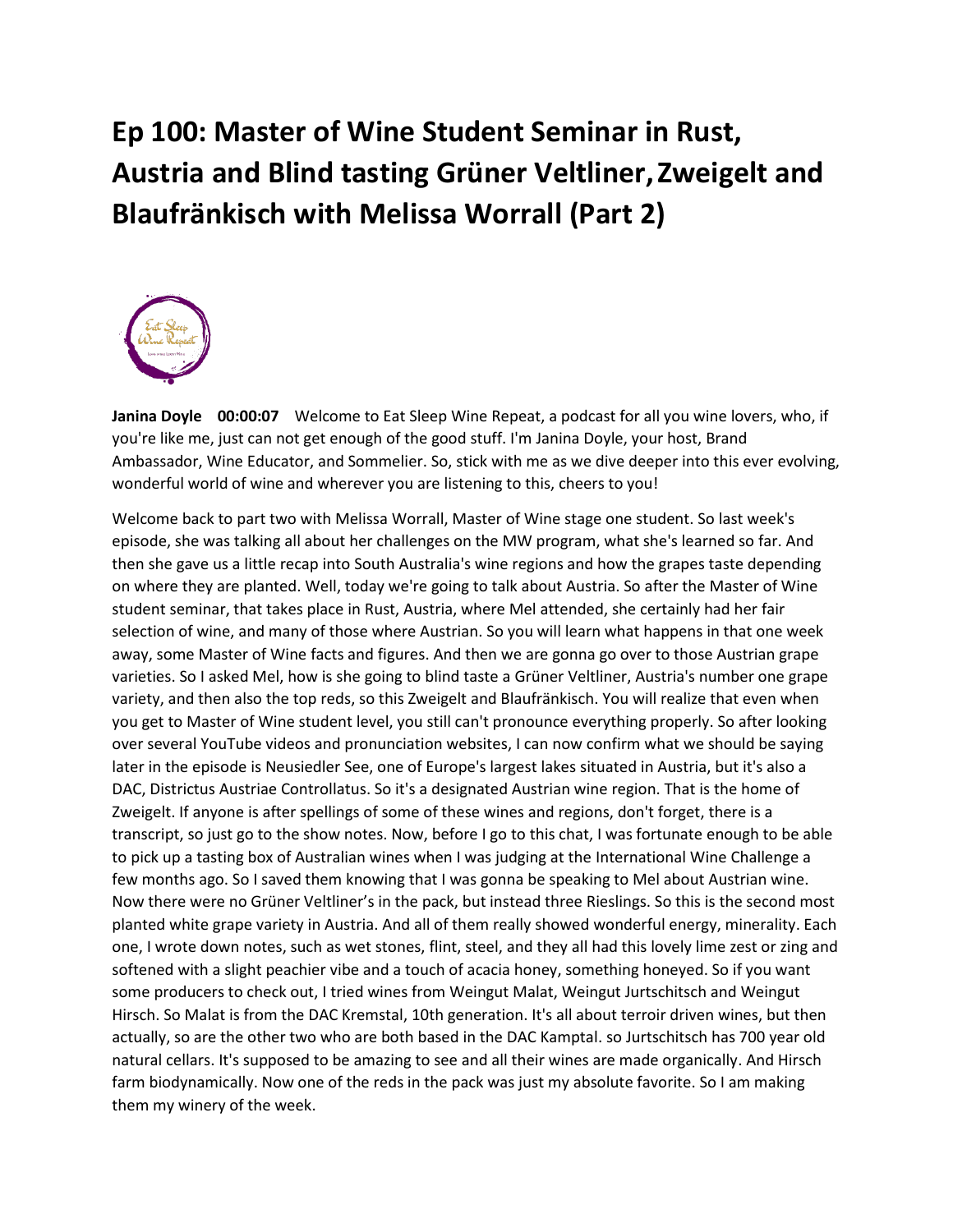**Janina Doyle 00:03:50** So the wine in question is from Heinrich. It is their 2017 Cuvee "Pannobile" from Burgenland, where they are based. Now the wine is 60% Zweigelt and 40% Blaufränkisch. You're gonna hear more in the podcast of what to expect from these two varieties. The grapes are planted on their top south facing and east facing slopes, biodynamically farmed with wild spontaneous fermentation, and 21 months aging in used 500 liter Oak barrels. Now I saved a tiny dribble to record this.

**Janina Doyle 00:04:28** So regarding flavor profile, let's see. Now, it is a fruit delight, but with sophisticated savory undertones, now there's real warmth to the nose, black plums, damson, and then some red currents mixing on in there. There's also a little touch of prune. And then the oak comes through with a bit of wood smoke, liquorish, black pepper. Now the wine, it's medium bodied, it's fresh, a little sappy. Loads of cherries and herb. It's just lovely and juicy, lovely, ripe red fruit with like a like nice sour cranberry on the finish. And the tannins are medium plus, quite high, but they're silky. And it's really got that nice wild outdoorsy element to it. It's great. Now this would pair perfectly with an Austrian stew. I'm not being very creative here, but they throw in all these herbs and tomatoes and it would go great with either beef or the typical Austrian sausage. Now, anyone who likes the idea of this, you can get it in the UK from The Sourcing table for £29.50. There's also one of Heinrick's white blends on the site called Naked white. I guess that's after their big focus of biodynamics, where I read the vineyards are filled with sheep, ducks, hens, and bees from their vineyard beehive. They've planted fruit trees and shrubs and bushes to encourage more wildlife. They're very much as a winery into innovation, white wines are left on skins longer. They're doing less extraction from their reds. They've planted some Merlot, although they are more focused on the indigenous grape varieties. And the name of this wine that I'm tasting is after a group of nine wineries in the Northern Burgenland. So it's around the village of Gols and Heinrick is part of this exchange and friendship group as they call it. So they've come together in 1994 and the focus is to share ideas and just increase the typicality of the wines made in the area. So a great winery for you guys to check out. And on that note, I'll take you to part two with Mel.

**Janina Doyle 00:07:03** Now I want to go over to Austria. Uh, because that is where you had your Master of Wine, your first Master of Wine trip. So is this the trip that everybody goes on, on in their first year when they're stage one Master of Wine student?

**Melissa Worrall 00:07:20** So stage one Master of Wine, there is a trip. So it's a compulsory residential for a week. Um, it doesn't have to be Austria. So they also do one in Adelaide, uh, which…

**Janina Doyle 00:07:31** Oh do they? Was probably good that you did Austria. Something new.

**Melissa Worrall 00:07:35** Well, I'd never been to Austria, whereas I've been to Adelaide once or twice. Um, and another one in Washington. And I think if it hadn't been so close to the pandemic and that sort of stuff, I probably would've gone to Washington but Austria was basically the first time I got on a plane in two years and I was a bit nervous, um, about what airports were like. So, um, but I'm so pleased I did cause I met so many wonderful people. Um so everyone does a weeklong residential, um, and where you learn how to be a MW student. So basically you spend a lot of time crying, um, and spend a lot of time doubting yourself. Um, it's fairly, yeah, fairly well, how it went and then you, you, then they build you up a little bit, you think, oh gosh, maybe I can almost do this. And then you fall over again and then they build you up a little bit more. Um, but it was brilliant. So we spent a week with some really, really lovely Masters who have, you know, been there, done it, got the t-shirt and now they're, they're telling us how to do it. And I think one of the massive things is yeah, just learning what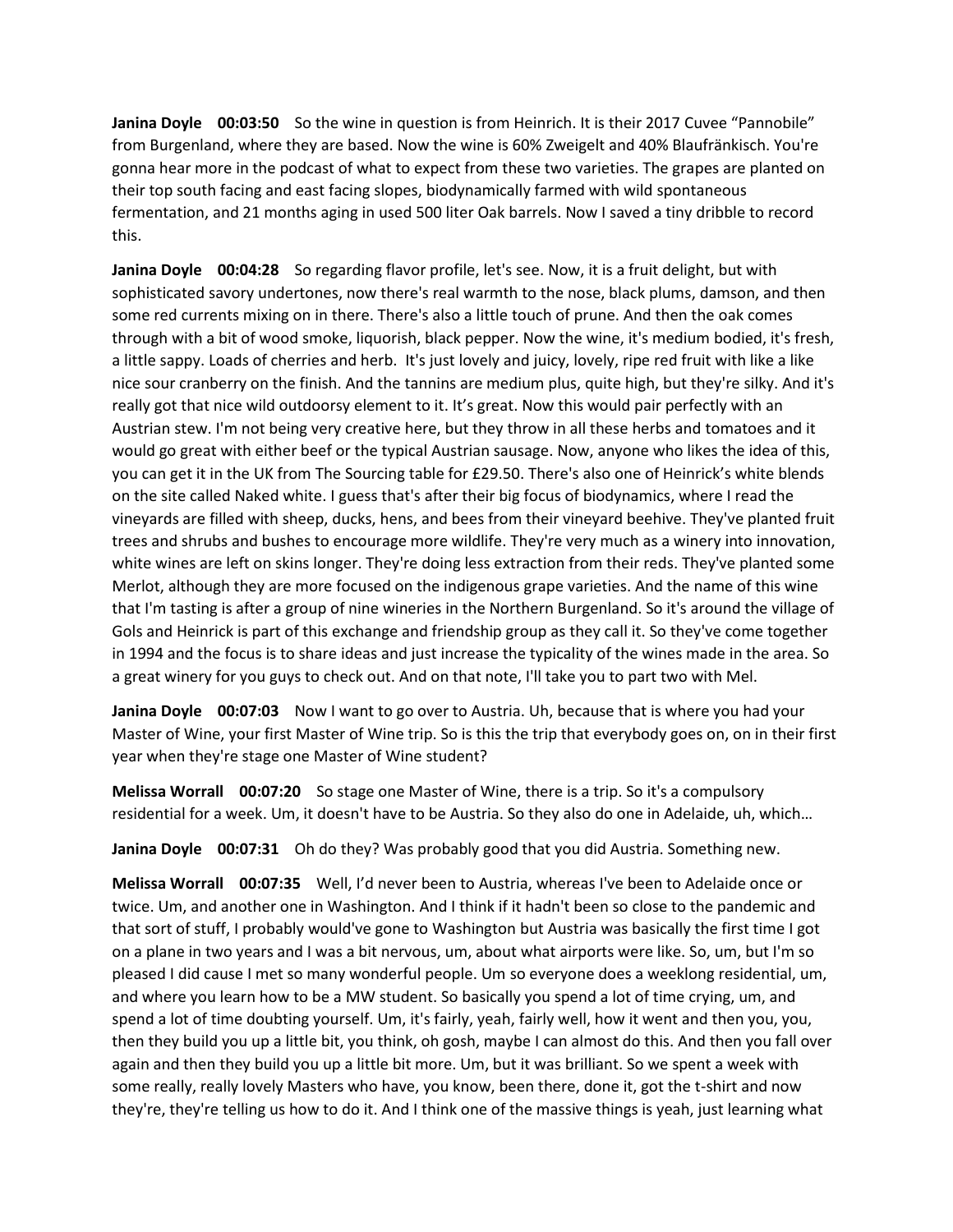an answer needs to look like, how it needs to be structured, cause it's not the same, you know, you think, oh, who put your hands up if you've done the diploma and you know, you pop your hand up thinking, I've got this. Chuck out everything, you know, it's like, oh man.

**Janina Doyle 00:08:51** Actually talking of your diploma. What is, what happened in your diploma? Because I remember you telling me that you had, you did a massive mistake in your like D3 exams right? And I dunno what that is. I don't remember what that is, but the fact that you mention it. Oh, I'm assuming it was funny. Well now,

**Melissa Worrall 00:09:09** Well, it wasn't at the time.

Janina Doyle 00:09:11 It wasn't funny then.

**Melissa Worrall 00:09:12** It's so I, um, I don't, you probably hadn't established this, but so I'm from the Barossa um, I drink a lot of Riesling. Um, and so in my, in my tasting exam, I had a flight of wooded Chardonnays, Oaked Chardonnays, and I was like, oh God, Oaked Chardonnays, these are probably crap. Um, and marked them, marked them, not particularly kindly, which like, oh, is just embarrassing on, on reflection. It was obviously panic. Um, I'm rubbing my eyes while I tell you this because I'm cringing at the thought of it. Um, and I failed, I, I failed my tasting exam because they weren't, they were all fantastic quality and they were all really lovely, either um, Oaked Burgundys or good quality, um, good quality, um, US Chardonnay's. And so I cocked it up and I had to revisit and now I still, every time I have an Oaked Chardonnay, I, I go to go, I go to market as one thing and I have to, I have to tell myself, no, no, no. And put it as a yeah. And put it up. No, if it's got Oak in it, it's gonna have to be good quality. And I think it is just being exposed to such like Oak staves and Oak chips and that kind of stuff. When I was younger that I've got this… Yeah one of them, one of them.

**Janina Doyle 00:10:27** Oh, bless you. Oh, how fun…well I was gonna, I was gonna say how funny again, my choice of words are not really appropriate. How sad and, no, I, do you know, that's not that's because you're actually my friend. And so that's why I can treat, treat you mean, keep you keen. Now going back. So just a question in, because everybody goes on this study trip and you are not the first person to tell me that they ended up spending the week literally crying and doubting themselves that isn't just you, this, this is everybody. So how comes? Is it because you are literally there and they're, they're telling you, this is what you need to do. This is what you need to expect. This is gonna be hard. And then that's when you just kind of, is it when the realization, it finally sets in, oh shit, this is what I'm doing. And I don't think I'm ready. Is that what it is?

**Melissa Worrall 00:11:13** Yes.

**Janina Doyle 00:11:15** A short answer. Yeah.

**Melissa Worrall 00:11:15** Yeah, yeah, yeah, yeah, yeah, yeah.

**Janina Doyle 00:11:17** Okay. No, that's fine. I'm happy with that.

**Melissa Worrall 00:11:20** They're very, they're very kind compared to, they all tell maybe they made that up. I'm not sure, but bless them. They've all got stories about how, when they do it, they, they were all crying. You know, when they were doing their stage one because they were told they were never gonna pass. And what the hell were they doing here? And that sort of thing. And I don't need them to do that because I do that in my brain anyway. But it is just, you know, this is what you need to do and now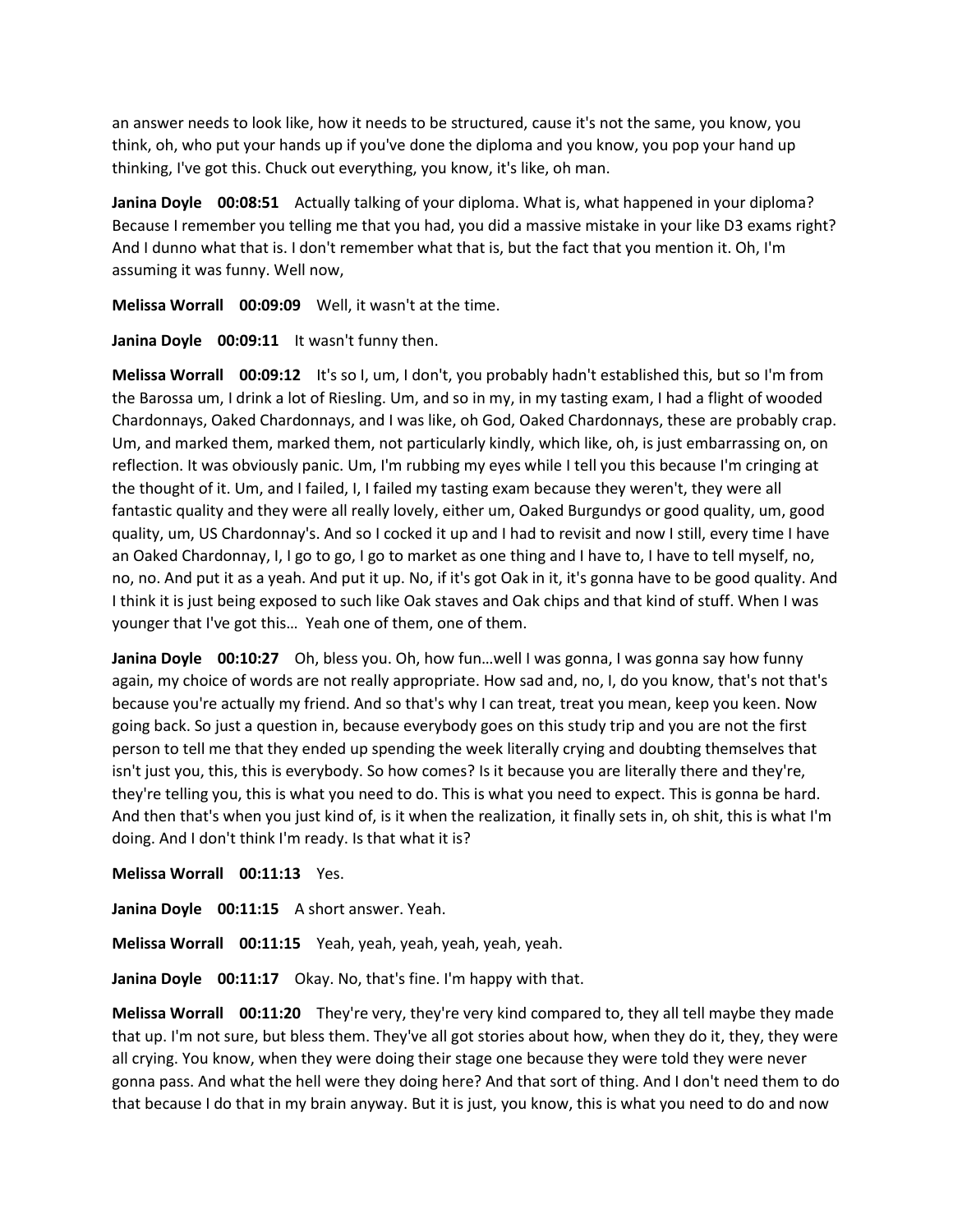you're gonna do an exam on it and then you'll do the exam and the feedback. And you'll be sitting there, you know, everyone, everyone there's good. Everyone, everyone on the program's there because they're good at what they do, um, and so to get nothing, right, it's, you just feel like the rug's been pulled out from underneath you. You think, oh fuck like, have I been faking it for the last 15? What the heck's going on? How can I've got none of these, right.

**Janina Doyle 00:12:09** So you actually do so it is actually, they give you like a mock exam.

**Melissa Worrall 00:12:12** The week is essentially exams. You go into an exam, you find out you failed.

**Janina Doyle 00:12:16** That's why you're crying. Okay. So every day it's just torture.

**Melissa Worrall 00:12:21** Yeah and then you go into another exam, you find out you failed, then you do a lesson on, you know, trying not to fail. And then you have dinner. That's what it is. So you from 8:30 in the morning, you're in an exam every day. It's a two, two hour, two and a half hour exam every day. So your brain is fried by the time you, yeah, by the time you finish plus also. Yeah. You know, and there's, they're just trying to, I guess, grab your attention as much as you can. So it's tastings constantly, you know, tastings at lunch time, tastings in the evening, we've got different producers coming, which is like, is just absolutely amazing, but it is, um, you know, your, your brain's in overdrive. Yeah. And then, yeah. And then you fail and I guess, um, yeah, a lot of us aren't used to being bad at wine.

**Janina Doyle 00:13:02** No, no, exactly. Because that's who we are as people, we talk about wine and that's our, supposed to be our superpower and so funny, isn't it? Because the majority of people are at a lower level cause they haven't studied wine. So they're constantly telling you, you know everything about wine and then you go and do something like this and then you realize, oh my God, my level is just appalling. Um, but it's not appalling, but it is in that scheme of where they're trying to get you. But that's why Master of Wine is only 400 odd people in the world. That's why.

**Melissa Worrall 00:13:29** Yeah. That's exactly right. I think I, I wrote this down cause I wondered just in case you wanted to know these figures because I felt it was an important thing. So, um, there's 419 MW's in the world at the moment. There's been 498 that passed since the first exam in 1953, but some of them are no longer with us. Um, and yeah, the pass rate is notoriously low. There's more people that have been into space than have become Masters of Wine.

**Janina Doyle 00:14:01** Nooooo. That's, now that's an interesting comparison. That's a very interesting comparison.

**Melissa Worrall 00:14:04** How's that for a random stat.

**Janina Doyle 00:14:06** Love that fact. Well, I don't love the fact, I love how you compared it. Just, it goes to show how hard the program is. So, so tell me, okay. You were doing lots of tasting, you were in Austria. I hope that they gave you some Grüner Veltliner.

**Melissa Worrall 00:14:21** I had a substantial amount of Grüner Veltliner. A substantial amount. Which was absolutely brilliant. So what I did as well, I was very, very lucky. Um, and fortunate, I traveled with one of my, um, fellow students for a couple of days before we went to, before we went to Rust. So I actually had even more Grüner Veltliner than, um, than I would've just had for the normal week. So, um, so I went to Kamptal um, in the like Northwest. Kamptal DAC, of, um, of Austria and yeah tasted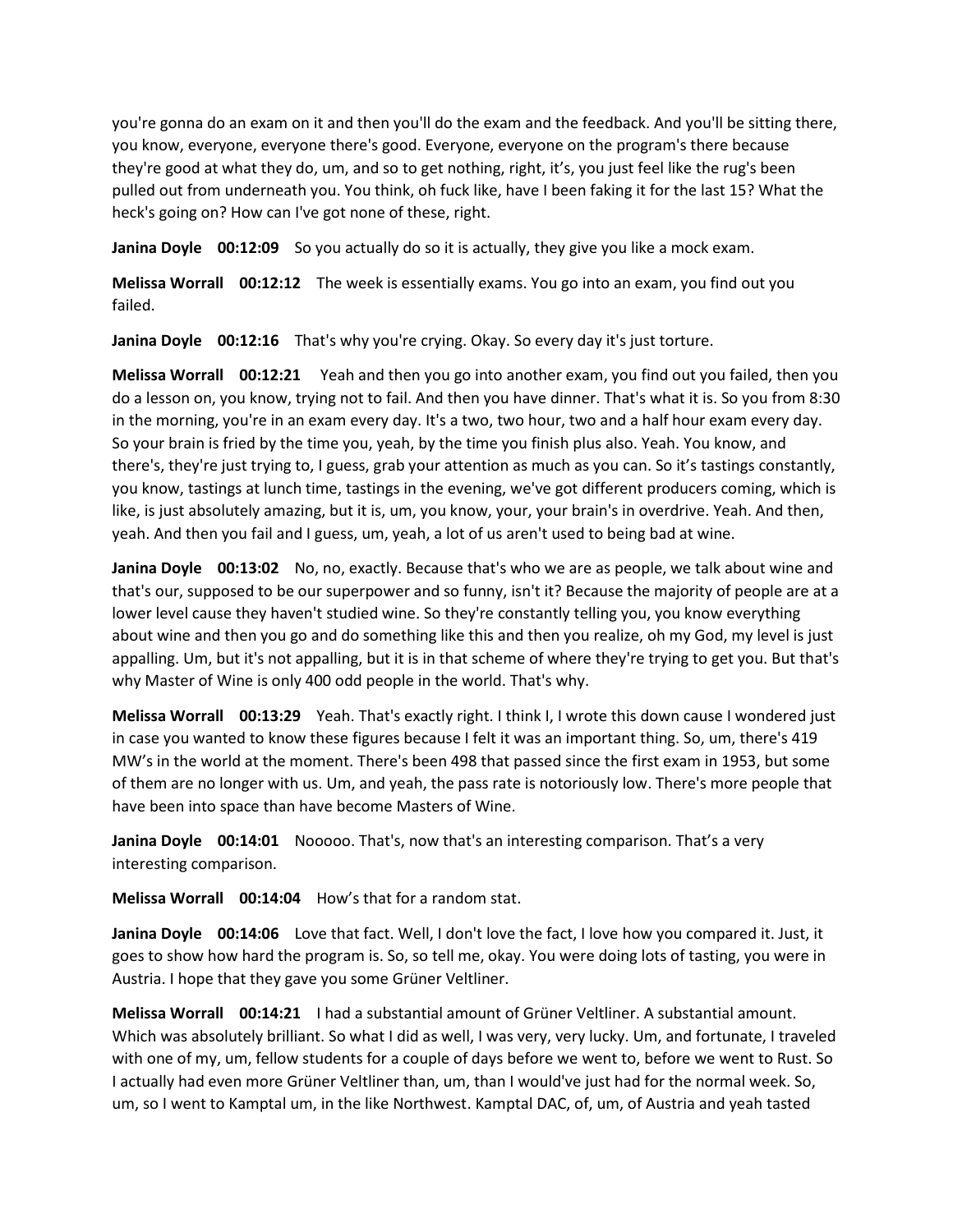some amazing Grüner Veltliner's and Rieslings there, um, with yeah, with a producer called Hirsch. Um, and that was, yeah, that was really wonderful.

**Janina Doyle 00:15:06** I want you to tell everyone listening, because you've tasted so much Grüner Veltliner if they were blind tasting, what should they look out for to identify a Grüner Veltliner? What have you learned?

**Melissa Worrall 00:15:18** What I've learned is that Grüner Veltliner looks different at different times.

**Janina Doyle 00:15:22** Oh my God. That's not useful.

**Melissa Worrall 00:15:24** I know. How's that? So, um, some of the Grüner Veltliners, particularly from the, um, the better vineyards are more generous in alcohol and more generous in fruit profile than what I would've anticipated. So almost like, um, white stonefruit and, and, you know, to 13% alcohol in some of the, um, some of the top vineyards, as opposed to, in my mind before tasting, um, the Grüners through Austria, it was a relatively high acid, lowish alcohol, or maybe not low, moderate alcohol, um, kind of peppery. That's only like one example of the shape that Grüner can take. So structurally they can get to sort of like 13% alcohol, as well as having that high acid, as well as having, they'll have that kind of green and like pepper element through them that they'll have like, um, more of a generous fruit profile as well. Um, which I enjoyed so much more than what I was expecting. I've I've I found them really, yeah, found them really enjoyable.

**Janina Doyle 00:16:29** So I mean, obviously if people do find green notes and then white pepper and high acidity, I mean, that is the classic, I guess, what we expect that if they do find it, that's probably Grüner Veltliner. But they should also be prepared, yeah, the higher quality, higher quality stuff is potentially peachy richer rounder. Yeah. Is that fair to say?

**Melissa Worrall 00:16:53** Yeah. That richness and roundness. Yeah. Yeah, absolutely. But yeah, the structurally, structurally probably the alcohol was the surprising thing for me, um, with the Grüner as well.

**Janina Doyle 00:17:03** Yeah. Okay. Interesting. Um, and then you, did you spend just your time in Kamptal cause obviously for anybody who is wanting to know a little bit more about Austria, that there's that whole strip of the three wine regions next to each other. There's Wachau, Kremstal and Kamptal, and it, Grüner Veltliner of course, is the grape variety of these three wine regions, but also equally Riesling does really well. Did you just spend time in Kamptal or did you venture through the other two?

**Melissa Worrall 00:17:30** I did just spend time in Kamptal. So I went, I went for a very heady day, um, in Kamptal and then went back into Vienna um, and then went into Burgenland after that. So I spent time through yeah, through Burgenland for the few days after that, too. So back into Blaufränkisch and Zweigelt country.

**Janina Doyle 00:17:54** Okay, great. Let's talk about these grape varieties. And can you, can you give us, can you give us an easier answer please? How would you blind taste please? How would you blind taste Blaufränkisch?

**Melissa Worrall 00:18:08** Um, okay, so I would blind taste and I'm gonna start with Zweigelt because, and I will tell you why.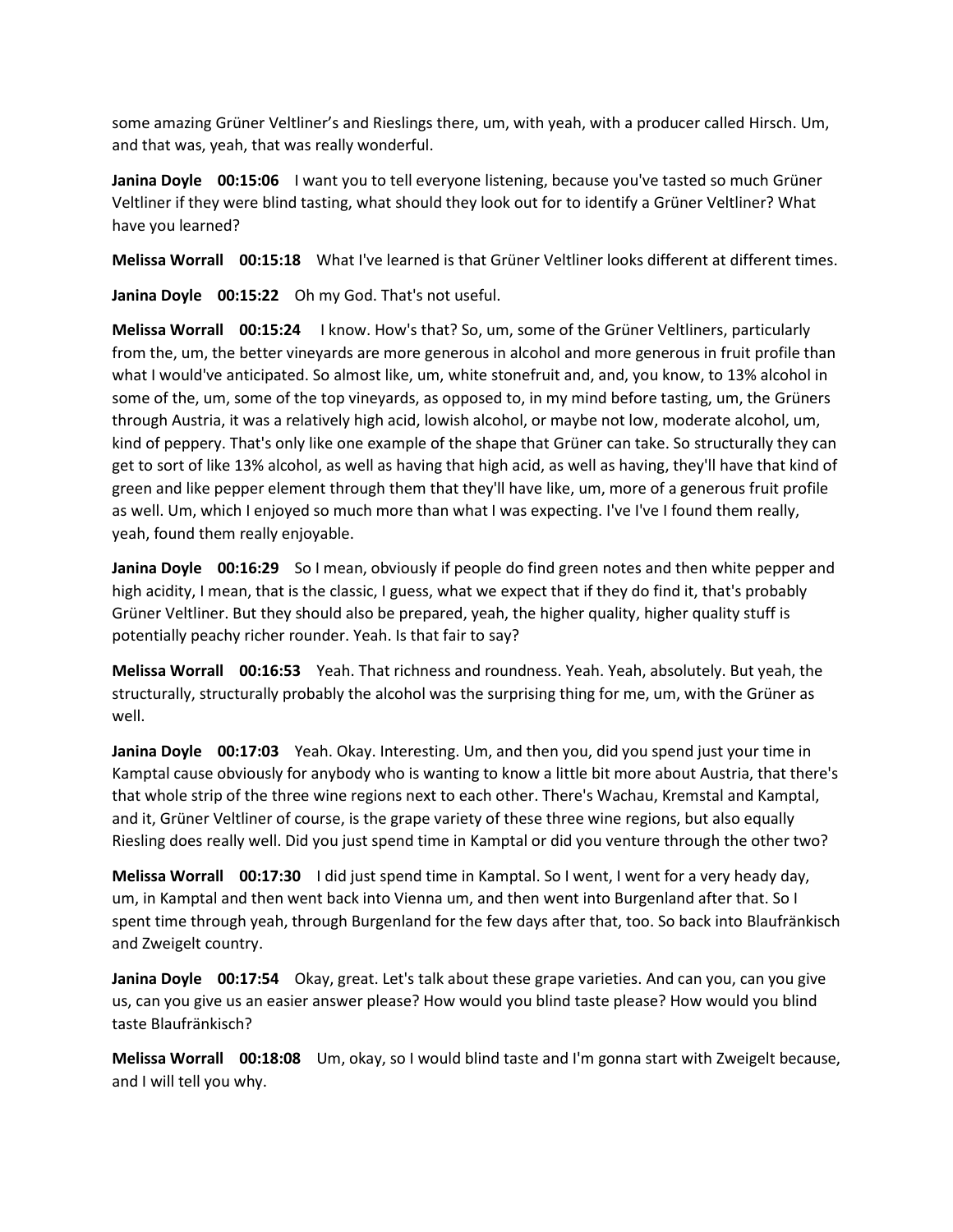Janina Doyle 00:18:14 Okay, Zweigelt, fine. You're allowed to.

**Melissa Worrall 00:18:14** Because it's in tasting order. Um, so Zweigelt, um, interestingly is I wanna say this is what the most planted red grape variety in Austria, um, which I, um, I found surprising and then once I was there, it didn't surprise me at all. Cause it's just Zweigelt bloody everywhere. Um, medium body, soft acid, high tannins, I think like it's the most, most Pinot Noir esque of the two without, I don't like Pinot Noir being a reference point because I dunno if I mentioned this, but I'm from the Barossa and I drink a lot of Grenache. So to me Grenache is the reference point and Pinot Noir is the periphery. Um, but Zweigelt sits with this sort of similar thing. Like you're getting this red fruit, you're getting a little bit of spice, but it's genuinely quite a, like a medium, medium, medium sort of wine. Whereas Blaufränkisch is a bit more late ripening. Um, it can get quite dense, high tannins. And what I've found interesting is the, I guess the spectrum that was made again, but the amount of Oak. You know, you could use, like you saw Blaufränkisch with quite a lot of like new Oak, whereas Zweigelt, if it was in Oak tended to be the bigger older, you know, like the 500 liter casks. So yeah Zweigelt to me is the lighter, um, lighter, softer…

**Janina Doyle 00:19:31** Yeah, always more elegant. I, I expect some kind of, I expect silky tannins and this more elegant vibe, certainly with Zweigelt.

**Melissa Worrall 00:19:41** I think silky tannins is a good description cause they're quite high, but they're actually really elegant. Yeah. I like that.

**Janina Doyle 00:19:46** And ah, one thing you didn't say, which I do know, cause I just want to sound like a boffin is Zweigelt is a crossing of Blaufränkisch with St. Laurent. But I mean, I dunno, we probably should go into St. Laurent right now?

**Melissa Worrall 00:20:00** I did know that Janina, but I thought that might be boring for the audience

**Janina Doyle 00:20:03** Oh, oh are you calling me boring? I was trying to, listen Mel, this podcast has been all about you and your wine facts and I wanted to get one in for myself.

**Melissa Worrall 00:20:13** That's an amazing fact Janina. Thank you so much for sharing that.

**Janina Doyle 00:20:16** Oh thanks Mel. I really, really appreciate that. Actually I really like the grape varieties of Austria and I think that people probably don't go there because of course everyone buys their Cabernet Sauvignon, and Merlots and malbecs. Things that they feel very comfortable with. And I think you can get some really, really good value. What did you actually feel about the, the quality level versus you know, price point for, for the wines you were tasting. At what price point do you think that the wine started getting really, really good? At 10 euros, were they..?

**Melissa Worrall 00:20:43** So this is an answer from a place of complete privilege. I didn't have to look at the price tag of any of the wines because I was in structured tastings with either producers or the IMW for the whole week. So I dunno how much they cost. I can tell you the Vineyards they're from. I can tell you…

**Janina Doyle 00:21:05** I went to Vienna everybody and at 10 Euros I was drinking some really good wine. There you go. There's my conclusion. I mean, Mel, Mel, again, she she's too above us, everyone. That's so funny.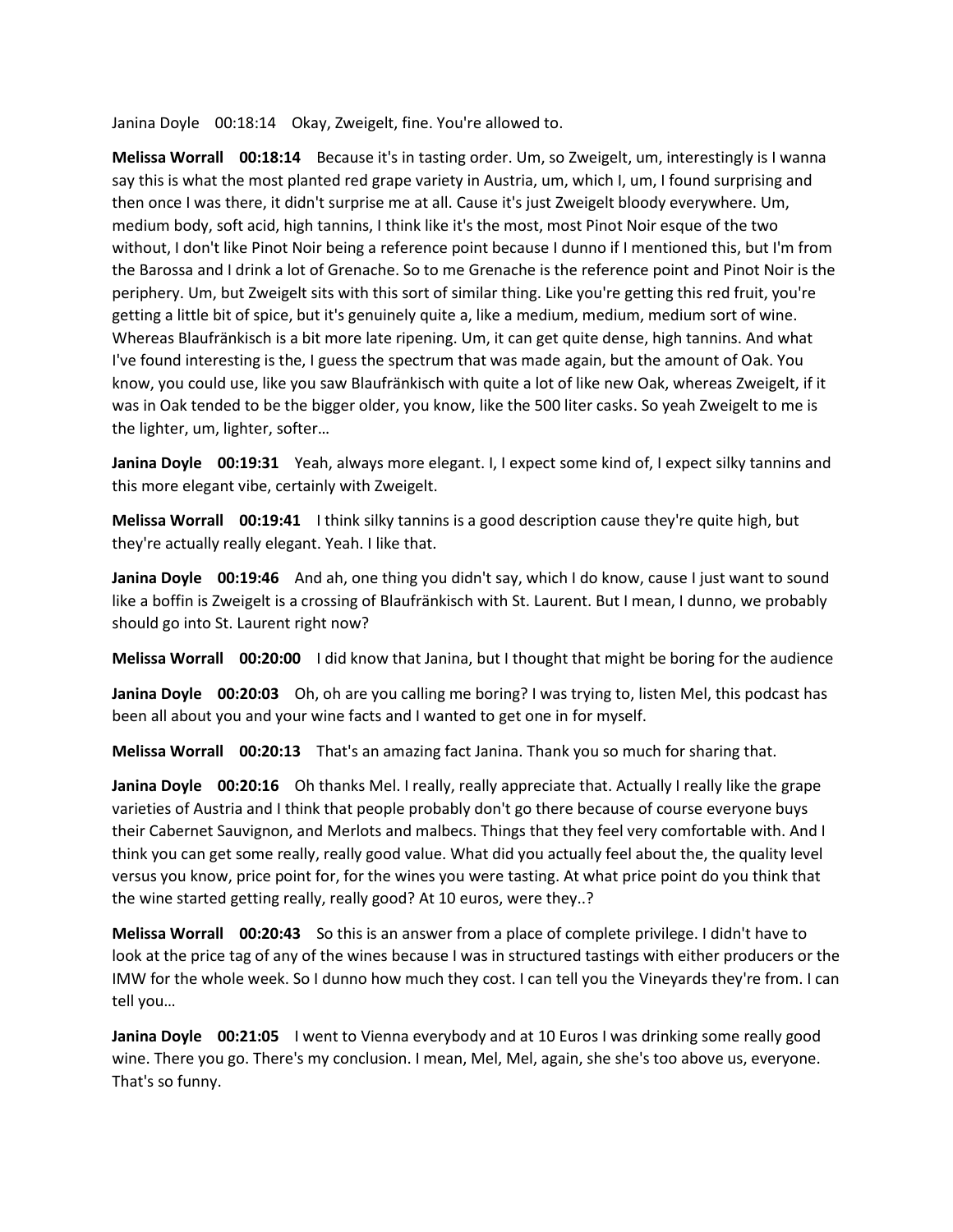**Melissa Worrall 00:21:14** Sounds really wanky, doesn't it? I feel like saying I went to a cracking, I went to a cracking schnitzel house. Right, when I was in Vienna, so excited to get some schnitzel and then to finish off with, I had some, I had some sweet wine. Oh my God. It was like a 1989 Trockenbeerenauslese and it was like five Euros for the glass and it was banging. I couldn't believe it. It was absolutely amazing. So that was my, there, I did pay for wine, and it was outlandishly fantastic value.

**Janina Doyle 00:21:43** Well, there you go. There's the conclusion. That was what I was, that's what I was telling you Mel. Such good value.

**Melissa Worrall 00:21:50** Please have it with schnitzel.

**Janina Doyle 00:21:52** Yeah. Um, can you describe to me then, we'll leave the grape varieties. I think, you know, cause you can, there are more that we can touch on like St. Laurent, but you know, Grüner Veltliner, Zweigelt, Blaufränkisch, these certainly are the three that I think people should go and try if they haven't, but you went to Kamptal and you went to Burgenland. Can you just, oh, describe what it was like how they are? How's Kamptal?

**Melissa Worrall 00:22:13** Kamptal was gorgeous. Thanks for asking. Probably the things that I, that blew me away the most getting into Austria and catching the train out to Kamptal uh, it was how dry and brown everything was. So I was there in, uh, March. I really expected Austria to look like, have a different landscape, I think I imagined it to be quite green. Yeah, quite green. Um, and then once I started talking to the producers, um, they were saying that it had just been like the most ridiculously dry winter, they're actually going through, um, drought, um, in Austria. Of all places, I'm used to that in Australia, but Austria. Um, to the fact that they hadn't had any proper snow, um, so they hadn't had any of the snow melt or anything like that to nourish the ground. And, and I found that really interesting. And one of the, the themes, I guess, that came through speaking with the producers, um, through that week was how climate change is impacting, um, how they're growing their grapes and tending to their vines. And these are sort of like regions that have got 4, 5, 600 year wine making histories that are having to kind of, oh, we haven't come across this before. Um, so that was quite, um, quite an interesting, I guess, sub theme to, to the visit, um, was yeah, just how starkly brown, um, Austria was particularly yeah, particularly going out to the Kamptal. Um, so Kamptal is fairly high-ish altitude. So, um, going up around sort of 4, 5, 600 meters and a lot of the, a lot of the vineyard is terraced. On quite sort of, there's a, there's a mix of soils, but quite sort of like Rocky soils there and terraced. So that's where the Grüner and the Riesling are planted. Um, and it kind of runs along the river Danube. The Danube is like quite a, I guess, quite a, um, a feature of the landscape there as well. So, um, that's Kamptal and Burgenland. So within and around Burgenland, um, I went to sort of, that's quite a big area compared to Kamptal, um, sort of broken into a, like a few different DACs. So I think Kamptal to give you, um, scope. I think it's around 9,000 hectares under vine, whereas Burgenlands like over 15,000 hectares under vine and um, so covers like, now this is something, I apologize again in advance for my pronunciation.

**Janina Doyle 00:24:35** Pronunciation. I know, I know.

**Melissa Worrall 00:24:36** My clunky Australian tongue is just not as elegant as the European one, but like Leithaberg, um, and Eisenstadt and Rust were sort of the three areas within Burgenland that I spent the most amount of time. Um Leithaberg is where Weingut Braunstein's, um, sort of vineyards are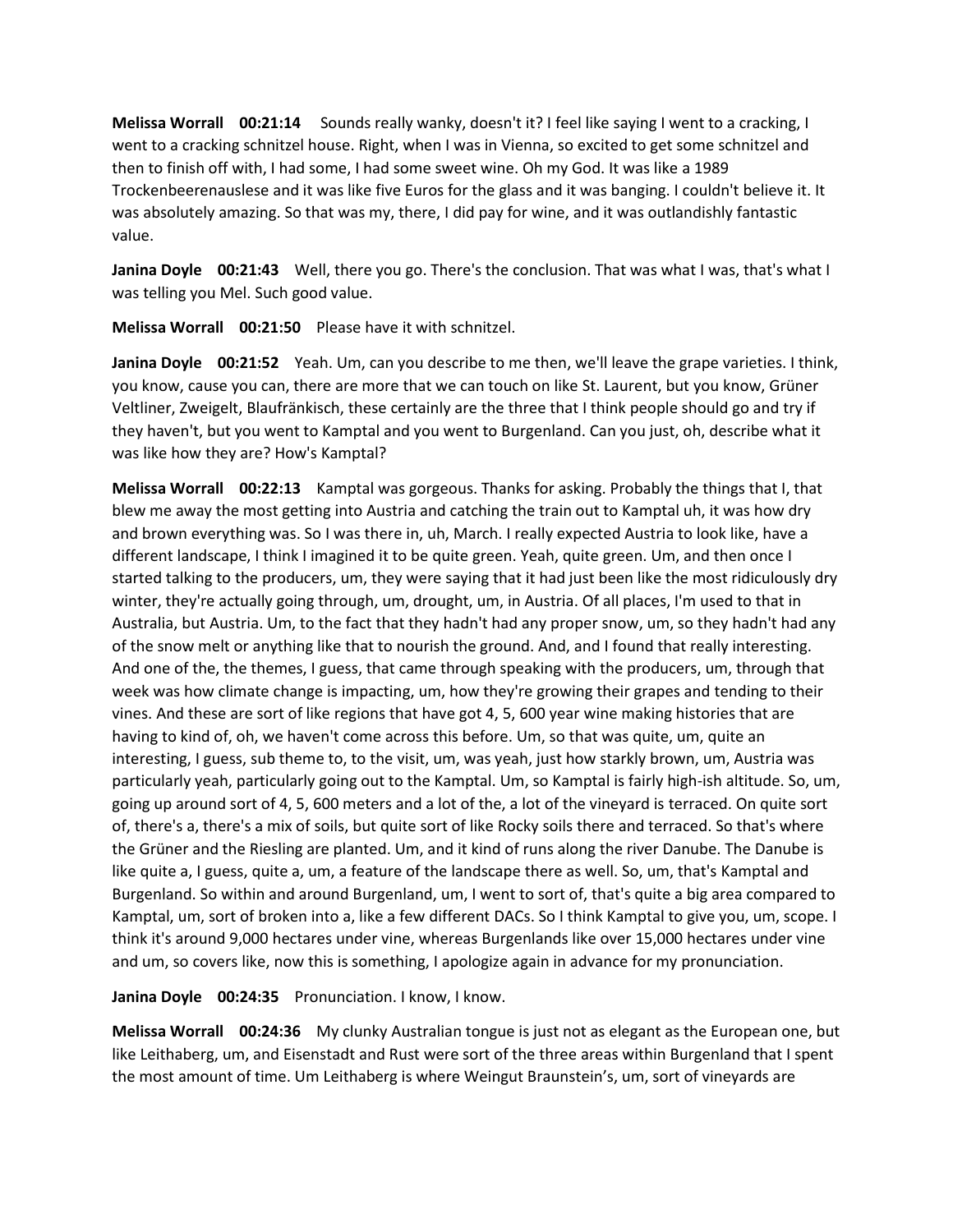based, sort of looking over to the, the big lake, um, which is the, the Neusiedlersee? Um, no, what is it? Neusiedlersee. I'm so sorry.

**Janina Doyle 00:25:01** I've always said, okay, I've always said Neusiedlersee.

**Melissa Worrall 00:25:06** Neusiedlersee.

**Janina Doyle 00:25:09** Oh my God. Okay. Austrians, turn off now. They are gone.

**Melissa Worrall 00:25:11** Yeah. Neusiedlersee. I know, oh God, I'm sorry. I'm so embarrassed that I'm doing this.

**Janina Doyle 00:25:15** Neusiedlersee, Yeah. Okay. Anyway.

**Melissa Worrall 00:25:18** I'm gonna go with Neusiedlersee.

**Janina Doyle 00:25:20** Neusiedlersee. Actually. That sounds good.

**Melissa Worrall 00:25:24** Um, so yeah, so that's where, that's what her vineyard is. Um, and then Eisenstadt and Rust, and um, and yeah, most, mostly like the red wine planting through there. So the Zweigelt the Blaufränkisch, the St. Laurent as well, which I'm not sure if you know, but, um, actually is one of the, the parents of, uh, Zweigelt along with Blaufränkisch. I'm not sure if I mentioned that before.

**Janina Doyle 00:25:48** There you go. Fun fact Mel. Fun fact. You were dissing my fact before, you know, if you want to bring the, the crossings into play, go for it. Oh dearly me. Anyway, I think that's very interesting.

**Melissa Worrall 00:26:01** Yeah. Yeah, yeah. So, um, and so like quite, so we've spoke about sort of coastal influences and altitude and that sort of stuff. So the, the um sea, so the, the lake. Um, the, Neusiedlersee, so on the lake has quite a lot of cooling influences and, and moderating and, and that sort of thing as well. Um, and in and around, um, Rust particularly is the Ruster Ausbruch, which is its own little, um, I guess sub - DAC. That is Botrytised affected sweet wine. Um, but it can only be made from grapes within the Rust area.

**Janina Doyle 00:26:36** Um. Okay, like that.

**Melissa Worrall 00:26:36** That, and so that's, that's where that lake is making that kind of like, you know, humidity to really get the botrytis sort of happening on those vines. So I found that quite interesting as well.

**Janina Doyle 00:26:47** Good fun fact. I like that. I I'm just, there's so much, I think in Austria that none of us have an idea about so much to, to investigate. And then you have these even interesting white blends in Vienna itself. I mean, there's just so much to, to, to go through. Did you prefer Burgenland or do you prefer Kamptal? I would've thought Kamptal with its with its terraced vineyards and higher altitude and slopes. I would've, I would've thought that that would've been slightly more beautiful, no?

**Melissa Worrall 00:27:14** Kamptal was really, really beautiful. Um, but I loved spending time in Rust. Like the village itself was absolutely gorgeous cause I spent nearly a week there. I think I had quite, I sort of, I was quite excited to be there. So I woke up quite early, most mornings and went for a walk. Um, and I think sort of walking in amongst the vineyards and um, watching the sunrise and that kind of stuff,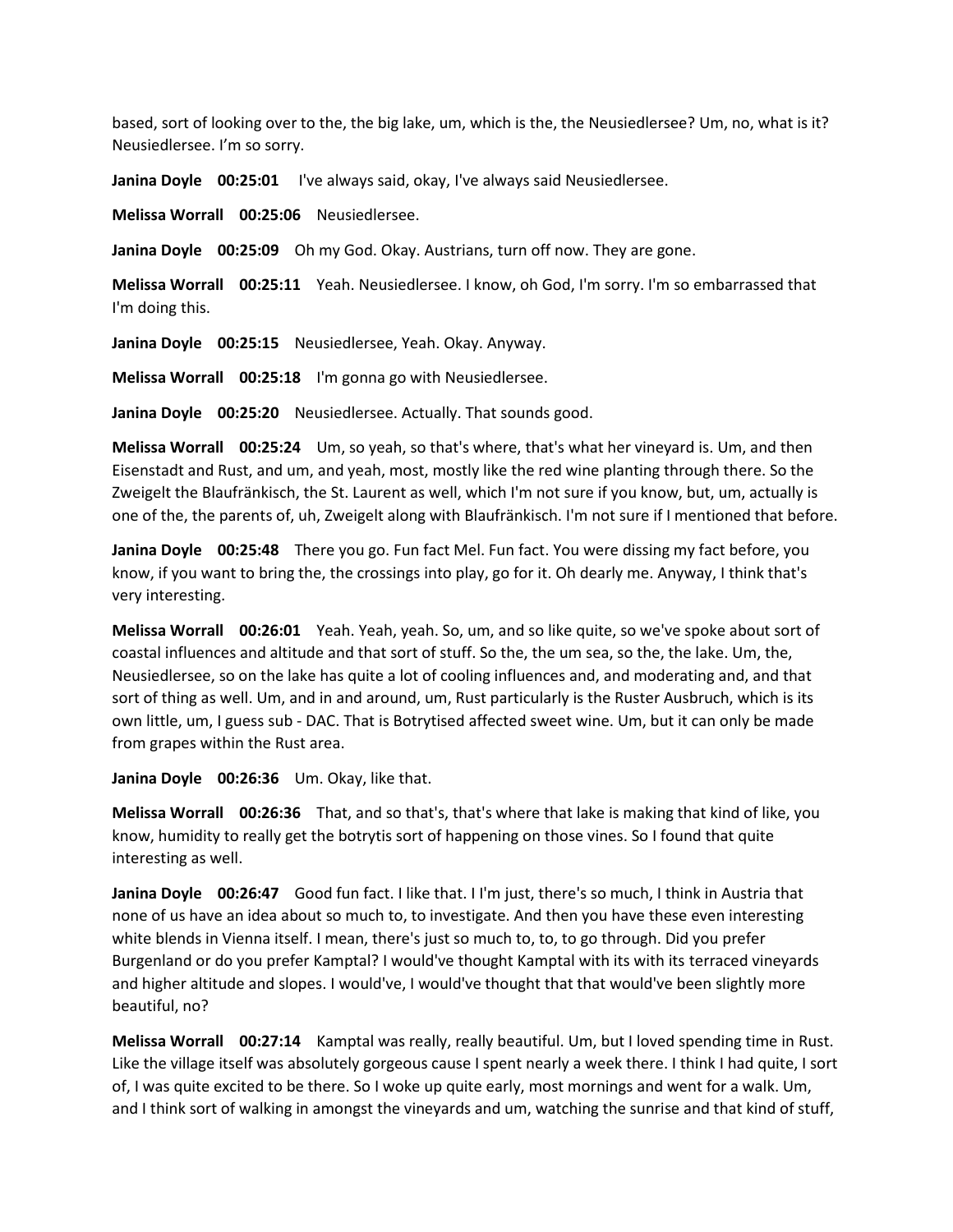it sounds a bit funny, but it actually reminded me of being back in the Barossa. It reminded me a little bit of Greenock, which is where my Grandma's from. Um, with the vines and the cherry blossom trees. And I think just the birds in the morning, like it was quite peaceful. It's quite rural. Like there wasn't much traffic at all. Um, and I just had this, yeah. This really lovely sort of nostalgic familiarity to it. So Kamptal was definitely beautiful from a vineyard perspective, but I think that the, the village that I stayed in, um, I've like, I decided I've, I've chosen a house that I'm gonna move to and everything.

**Janina Doyle 00:28:04** Love it. Oh, that's perfect. And now we all know, and we know what you're gonna be drinking. Actually well, to be honest, you know, you could be drinking Riesling, Grüner Veltliner, you could be drinking Sekt. I mean, Austrian Sekt. I think that's becoming a bit of a thing as well. I'm not sure whether, whether you even got to try any Sekt, but they're, they're getting a bit more serious.

**Melissa Worrall 00:28:23** I didn't have, I didn't have any Sekt while I was there. Um, no, but I would absolutely love, like, and what, what I found fascinating actually with what we were drinking there versus what Austrian's export are relatively different. They're keeping all their deliciousness to themselves, or they are exporting, um, a lot more around Europe than what we're seeing in the UK. I guess what we're seeing in the UK is only a small fraction of the, I guess the style and the range of the, the wines that they have. So, um, yeah, I think drinking local was a, like a really lovely thing. Um, and yeah, eating local cucumber cream and potato salads and Schnitzel. It was just, honestly, it was just delicious.

**Janina Doyle 00:29:04** With a Grüner Veltliner would actually, is absolutely perfect.

**Melissa Worrall 00:29:06** With a Grüner Veltliner, what I did on my last day, I had a schnitzel and a Grüner Veltliner before I had to get on the, before I had to get on the bus to go to the airport.

**Janina Doyle 00:29:14** Well, I'm gonna tell you something, that you have definitely missed out on your Austrian Sekt, because actually it is Kamptal itself that apparently is really the region that's, well pushing, um, sparkling, sparkling styles. Did you know that?

**Melissa Worrall 00:29:29** Oh my goodness, I did not know that.

**Janina Doyle 00:29:32** So they were too busy telling you, you know, to drink Grüner Veltliner to tell you. Yeah. I mean, actually I'm not sure if it's in the UK, but I mean, I know that Schloss, oh actually, oh God, am I gonna pronounce, Gobelsburg, I dunno. They do some really, really good sparkling and Sepp Moser of Kremstal who are definitely in the UK, they also do some pretty good Sekt. So I don't know. We need to investigate and see if we can find, we are gonna find some.

**Melissa Worrall 00:29:55** Well we should probably go back to Austria and check it out. What do you think?

**Janina Doyle 00:29:57** Oh, well that would actually be better than actually finding a bottle here. Wouldn't it? I think that sounds like a plan. All right. Okay. I think, I think is everyone sufficiently inspired? Are you all inspired listening? Yeah. Sure. Okay, cool. Shall we…should we stop? Okay, perfect. Um, let's uh, stop recording so we can plan our trip to Austria. What do you think?

**Melissa Worrall 00:30:15** Okay, perfect. I'm happy with that. Like I said, I've already found a house.